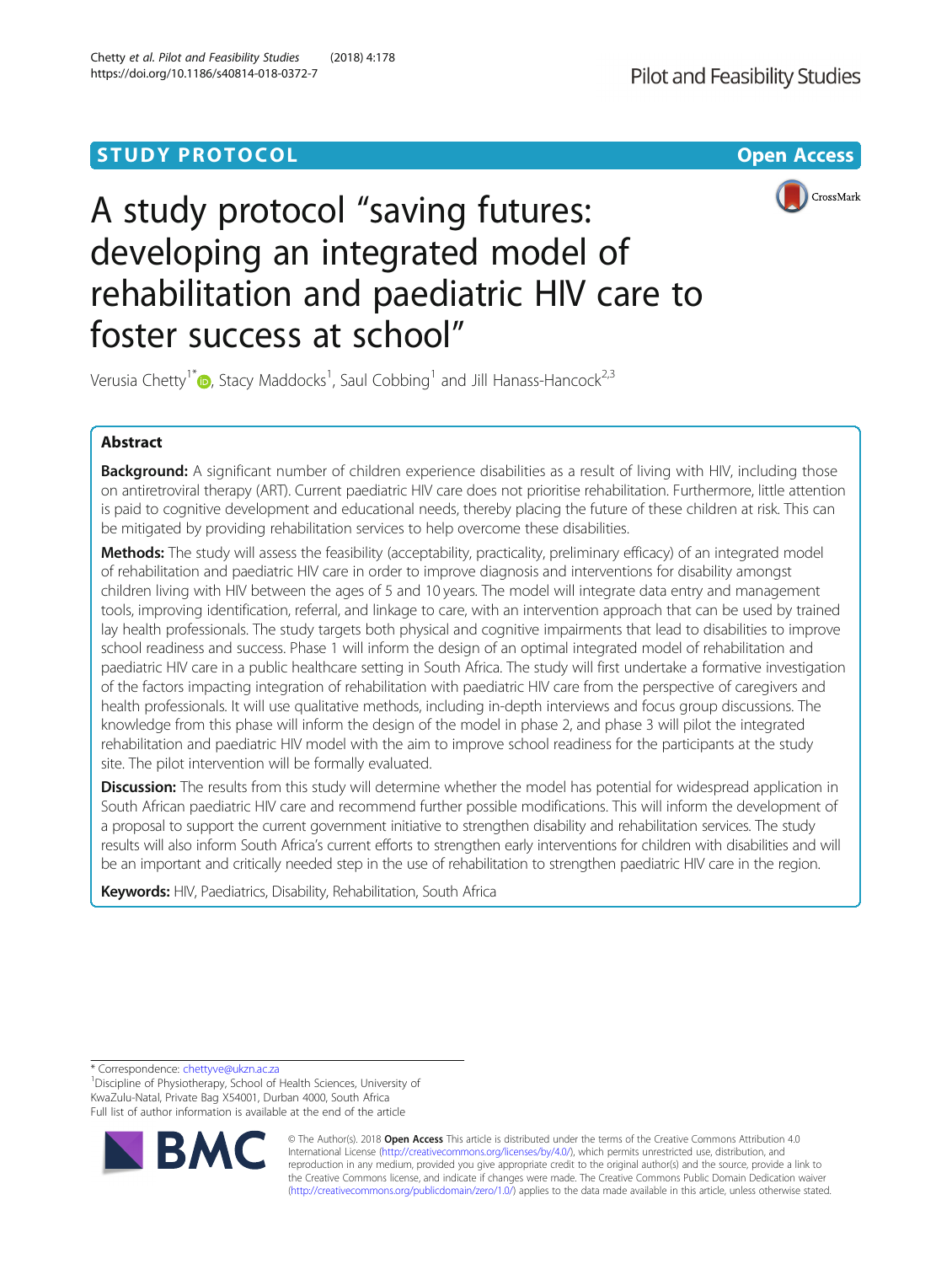# Background

Prevention of mother to child transmission and anti-retroviral therapy (ART) in resource-poor settings has led to considerable decreases in HIV infections amongst children [\[1\]](#page-4-0). Nevertheless, 3.2 million children are living with HIV worldwide, 2.9 million (91%) of whom live in sub-Saharan Africa [\[2\]](#page-4-0). Now that access to ART has dramatically improved the life expectancies of children living with HIV, their quality of life, emotional well-being, day-to-day functioning, and school readiness/success are of even greater importance. However, a long life with chronic HIV comes with new health-related needs and for some, the risk of disability. This requires a shift in thinking towards a comprehensive continuum of care that integrates rehabilitation in managing paediatric HIV especially in the sub-Saharan African region where the development of these services lags far behind that of adults [[1,](#page-4-0) [3](#page-4-0)–[5\]](#page-4-0).

Recent research in sub-Saharan Africa suggests that a large number (33–60%) of children living with HIV, including those on ART, experience diverse forms of disability during their childhood with language/speech, cognition, and motor development being most frequently reported [[3](#page-4-0), [5](#page-4-0)–[7](#page-4-0)]. A recent meta-analysis found that working memory, executive functioning, and processing speed are the cognitive domains most affected in children and adolescents living with HIV [\[8\]](#page-5-0). Sherr et al. suggested that since the evidence for HIV-associated cognitive impairment is consistent, children living with HIV should be routinely and regularly monitored for developmental delays and cognitive dysfunction so they can be referred to available intervention [\[9](#page-5-0)]. Without access to rehabilitative services, children who experience developmental delays of disabilities struggle to achieve school readiness. School readiness is seen as a key predictor of school performance which is associated with adult employment and improved standards of living [\[10](#page-5-0)]. Cognitive disabilities often manifest themselves only during middle childhood (6–12 years) [[11\]](#page-5-0). Research has shown that during this period, substantial changes can still occur as development is very malleable [[10\]](#page-5-0). Hence, rehabilitation services that improve school readiness and performance are well suited to this phase of life.

School readiness occurs on three levels namely at the level of the child, their family, and the school environment [[12](#page-5-0)]. "Child school readiness" refers to a specific level of language, cognition, physical-motor, and affective-social development that enables the learner to adapt easily, effectively, and without emotional disturbance within a formal teaching programme [[10,](#page-5-0) [12](#page-5-0), [13](#page-5-0)]. It is strongly associated with neurocognitive functions and behavioural attributes [\[10](#page-5-0)]. Children with cognitive disabilities may therefore need specific rehabilitative support to achieve school readiness. For this purpose, rehabilitative approaches such as sensory integration, psychomotricity, speech and occupational therapy, or psycho-educational interventions have been developed over the last decades [[14](#page-5-0)–[16](#page-5-0)]. Living with chronic HIV is a twenty-first century achievement in Africa, and rehabilitation services still need to be integrated with paediatric HIV care now that these children survive and live well with HIV. Interventions also need to be integrated into families and schools in order to adapt the child's learning and play environments.

Despite the need for rehabilitation, a recent scoping review focusing on sub-Saharan Africa revealed lack of access to rehabilitation services for and appropriate research on children receiving paediatric HIV care [\[17](#page-5-0)]. The need for developing and establishing a platform combining rehabilitation and chronic paediatric care such as HIV care is highlighted [[18](#page-5-0), [19](#page-5-0)].

Access to rehabilitation services is viewed to be a function of the shortage of services (identification, referral and treatment, staff) and a lack of caregiver knowledge (regarding disability and rehabilitation) and resources (financial, physical)  $[12, 19]$  $[12, 19]$  $[12, 19]$  $[12, 19]$  $[12, 19]$ . In the context of HIV and AIDS, scholars have also highlighted the lack of integration between HIV and rehabilitation services [\[13,](#page-5-0) [20\]](#page-5-0). An integrated HIV and rehabilitative service that is feasible, acceptable, and practical for service users and providers is needed in order to overcome the multidimensional challenges associated with this group of children.

Novel rehabilitation methods have recently been collated into an e-module for rehabilitation professionals in the region [[21](#page-5-0)]. However, we have little understanding of the acceptability, feasibility, and effectiveness of these interventions or how they can be integrated into existing HIV services. Isolated research has shown some promise in providing home stimulation programmes for young children  $(0-5)$  living with HIV [\[6](#page-4-0)]. Our recent study also indicated that a data management-driven system provides great support for the integration of rehabilitation services and medical care  $[20]$  $[20]$ . For the purposes of neurocognitive development, therapy approaches such as sensory integration and psychomotricity hold great potential and can improve school readiness during middle child-hood [[14](#page-5-0)–[16\]](#page-5-0). In addition, different service delivery modes have been tested and also implemented outside the context of HIV [[20,](#page-5-0) [22\]](#page-5-0). This provides examples of how rehabilitation can be adapted for resource-poor settings (e.g. WHO Community-Based Rehabilitation) [[23](#page-5-0)]. Understanding how these novel approaches can best be utilised and integrated is critical.

Similar to other settings [\[10\]](#page-5-0), an NGO at our proposed study site has applied a care delivery approach using task-shifting and peer support (caregiver-child group interventions). This approach includes an innovative service delivery mode, which trains local caregivers as physiotherapy assistants and teaches parents to be part of the child's rehabilitation process. This delivery mode needs to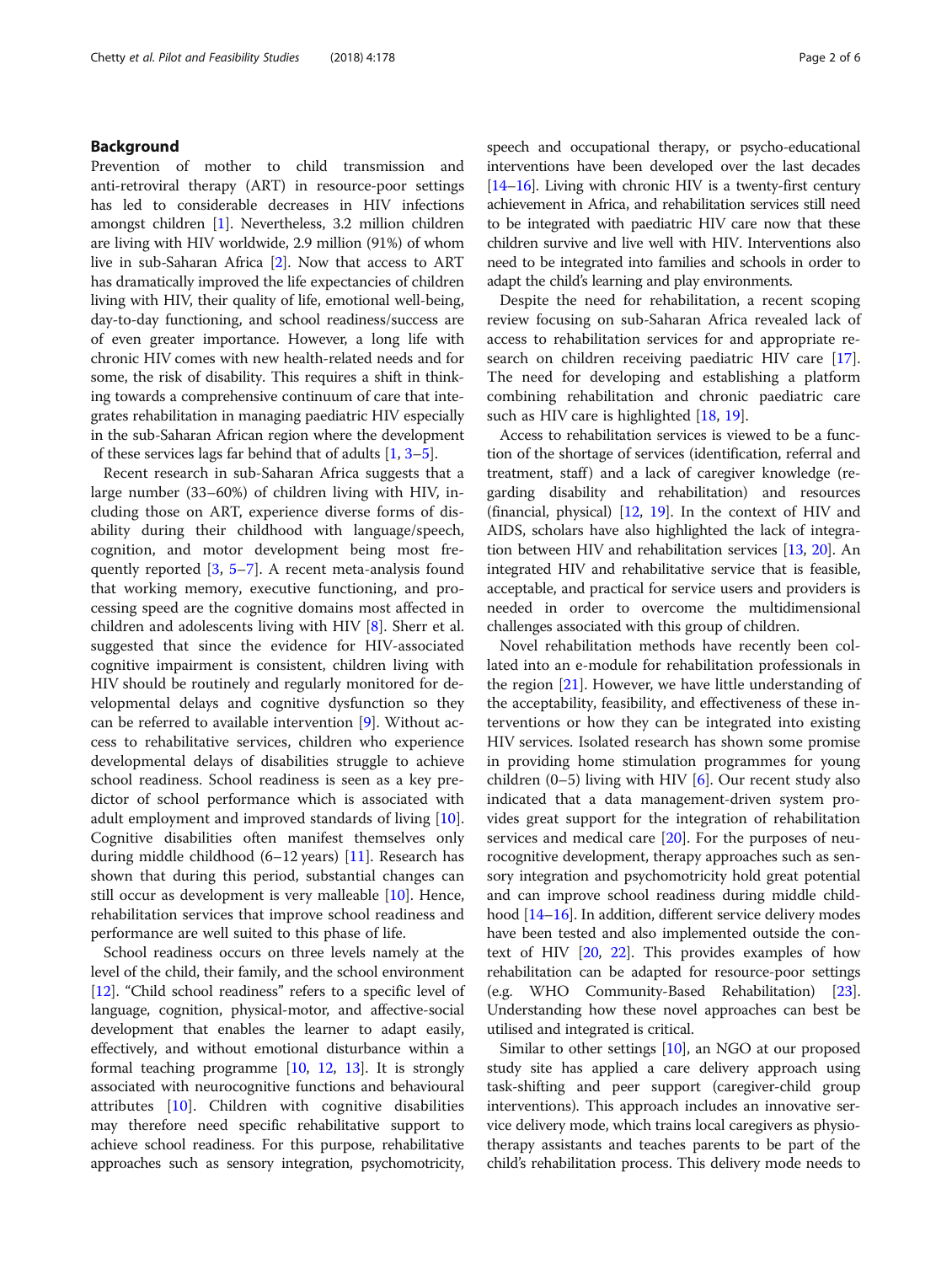be integrated with paediatric HIV care and for this innovative data management approaches that improve identification; referral and linkage to care can be used. Combining these innovations will likely provide a platform to develop a feasible, integrated rehabilitation and paediatric HIV care model [[20](#page-5-0)].

The proposed study will design and test this integrated model in terms of its feasibility (acceptability, practicality, potential efficacy) from the caregiver and service delivery points of view throughout all stages of rehabilitation (assessment, referral, and interventions) (Fig. 1). It will feed into an existing research programme which has developed an evidence-based integrated model of rehabilitation services for adults living with HIV at the study site [[18](#page-5-0), [24](#page-5-0)–[26](#page-5-0)] and which identified the need for rehabilitation of children living with HIV. It will provide the study site with an evidence-based integrated model that can be applied beyond the research project's lifetime.

This study aims to inform, design, and determine the feasibility of an integrated rehabilitation and paediatric HIV model (initially targeting children living with HIV and disabilities between 5 and 10 years).

# Methods

The study builds on an existing research programme using an Integrated Learning in Action (ILA) approach [[18,](#page-5-0) [20\]](#page-5-0). It will access participants through a public healthcare facility in a semi-rural area of KwaZulu-Natal, South Africa. The antenatal data at this site suggests close to 50% HIV prevalence rates, and healthcare workers have highlighted the need to address disabilities and schooling in children living with HIV. The study aims to develop this integrated model through:

1. Identifying factors (individual, institutional, community) determine acceptability and practicality of integrating rehabilitation into paediatric HIV from the perspective of (phase 1):

- (a) Healthcare workers when delivering paediatric HIV care or rehabilitation,
- (b) Caregivers of girls and boys living with HIV who are seeking services for their child's HIVrelated disability?
- 2. Designing the optimal design for a model integrating rehabilitation and paediatric HIV considering technological advances, evidence, acceptability, and practicality for the study site (phase 2) and
- 3. Establishing the feasibility of the integrated model with regards to (phase 3):
	- (a) Preliminary efficacy of the integrated model on school readiness and disability-related outcomes amongst boys and girls with paediatric HIV (3–6 months pilot),
	- (b) Acceptability and practicality of the integrated model from a caregiver and healthcare worker perspective?

### Phase 1: Informing the integrated model (6 months)

In phase 1.a., we will conduct multiple focus group discussions (FGDs) with 24–30 key stakeholders from the multidisciplinary healthcare team and community and short informative interviews to understand stakeholders' perceptions of important factors to be considered when designing an integrated model. We will recruit participants using maximum variation sampling at the study site, selecting between five to eight health professionals, NGO representatives, and other key stakeholders.

# Eligibility criteria for FGD

 Being part of the multidisciplinary healthcare team at the study site or their associated NGOs.

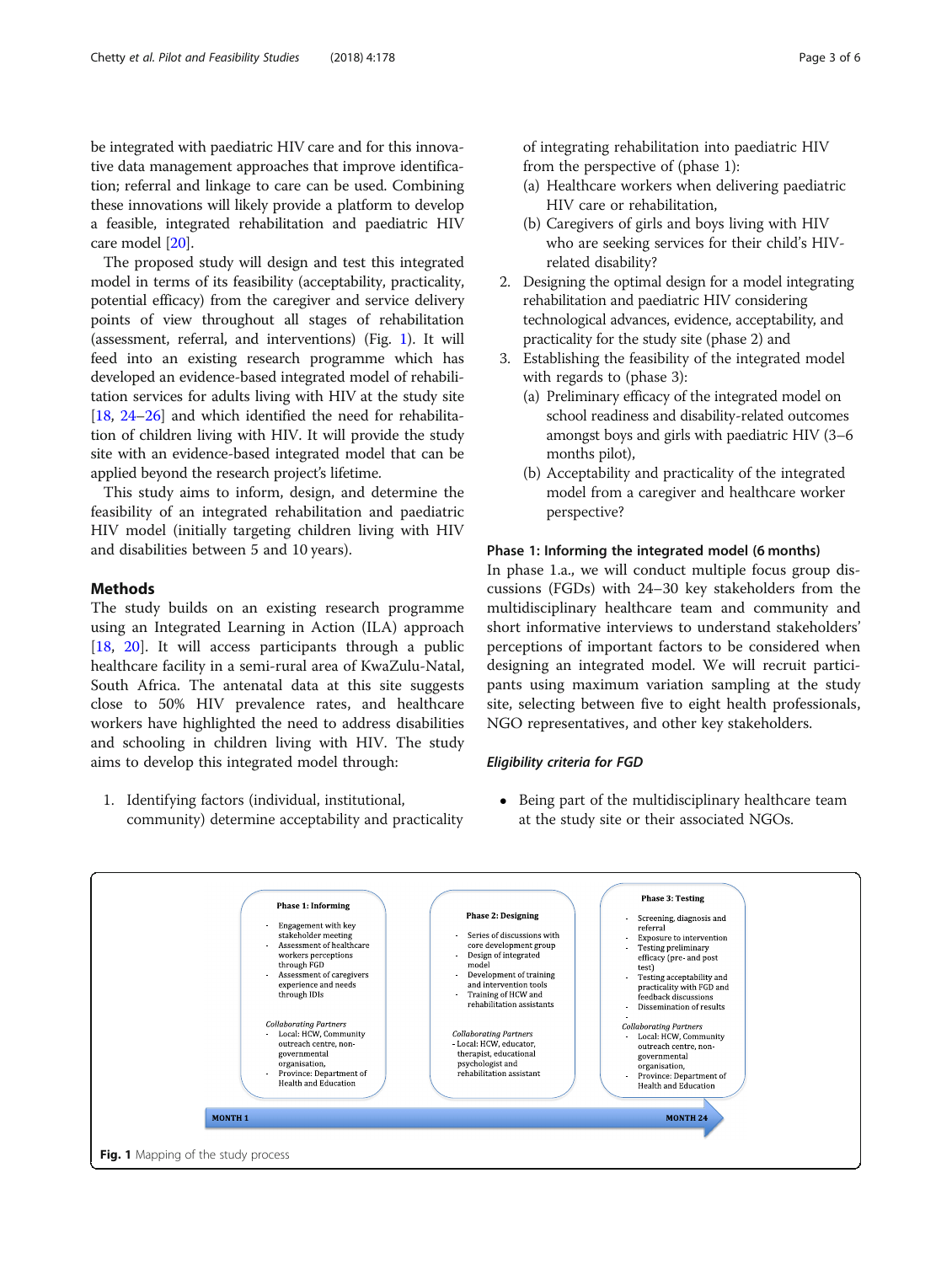• Older than 18 years and working at the health facility or NGO for more than 6 months

The focus group discussions will be conducted by a facilitator trained in qualitative methods as well as a fellow researcher who will record non-verbal cues and facial expression. An experienced qualitative researcher will be present to moderate and oversee the process.

In phase 1.b., we will use in-depth interviews with 20 caregivers of children with cognitive disabilities. We will recruit participants purposively during their routine visit to the paediatric clinic. Eligibility will involve initial screening with The Washington Group Extended Set on Functioning (WG ES-F) [\[27](#page-5-0)]. Those children who screen positively will be assessed using the Wechsler Intelligence Scale for Children (WISC) by a psychologist (initially). The WISC is a widely, and locally, applied intelligence test that does not require reading or writing. It measures verbal comprehension, visual spatial perception, fluid reasoning, working memory, attention, and processing speed. This scale will identify children who have lower cognitive functions in one or more of these areas [[28](#page-5-0)].

#### Eligibility criteria for IDIs

- Caregivers of children living with HIV, 5–10 years old in the phase of transition to school (preschool or grades 1–2) who are patients of the study setting.
- Children need to present with neurocognitive disabilities (Wechsler IQ of 90 and below) or developmental delays in one or more cognitive areas
- Caregivers who are not in an acute stage of disease (e.g. TB)

Recruited participants will be invited to interviews. These focus on the caregivers' experiences with their children's disabilities and their perceptions of the factors to be considered when integrating rehabilitation and paediatric HIV. All interviews will be conducted by a researcher trained in qualitative methods together with a moderator for the purposes of methodological rigour. The interviews will be recorded and transcribed verbatim. We will use conventional content analysis to understand the data as per Denyer and Tranfield [\[29\]](#page-5-0).

#### Phase 2: Designing the integrated model (4 months)

Through the ILA approach [\[18](#page-5-0), [20\]](#page-5-0), we will discuss the findings in phase 1 through a series of presentations and discussions with the core health team and caregivers. These will include reflections on factors regarding acceptability and practicality, identification of the best care delivery model (e.g. caregiver-child groups with rehabilitation assistant), linkage to care (screening tools/

referral/data management systems), target group, and rehabilitation methods. As women are expected to be the primary caregivers, including many single parents, the design of the integrated model will take cognizance of possible gender biases.

Based on discussions, existing literature, and intervention material, we will design a model for integrated services including the data management system, consensus on appropriate screening tools such as the Parents' Evaluation of Developmental Status [[30\]](#page-5-0), and diagnostic process; develop tools for the training of rehabilitation assistants; and adapt the space for the delivery of the pilot intervention. This entails training the paediatric nurses with disability screening tools and local rehabilitation assistants with the adapted intervention approach.

# Phase 3: Testing and formally evaluating the model (14 months)

In this phase, we will pilot and formally evaluate the feasibility of the integrated model (preliminary efficacy, acceptability, and practicality).

In phase 3.a., we will recruit at least 60 caregivers, and their children living with HIV and disability (predominately neurocognitive) will be recruited into the study and randomly allocated to intervention and control groups (control standard care, later crossed over). The sample size is based on current recommendations and practice of feasibility studies [[31](#page-5-0)–[34\]](#page-5-0). Participants will be identified during their routine visit using the Washington Group Extended Set on Functioning (WG ES-F) [\[27\]](#page-5-0) and diagnostic tools (WISC) [\[28\]](#page-5-0) and cut-off points as in phase 1.b.

# Eligibility criteria for caregivers and children in intervention and control

The same as in phase 1.b., caregiver and child want to participate in the intervention.

A pre- and post-intervention evaluation will test the preliminary efficacy to achieve school readiness (using the Aptitude Test for School Beginners) [[35\]](#page-5-0). Additional psychometric measures will be taken to assess cognitive functioning (Draw-a-Person test, working memory digit span), perception and social interaction between parents and children (the parent-child interaction questionnaire) [[35,](#page-5-0) [36](#page-5-0)] and paediatric outcome measures. We will also use the Child Status [[12\]](#page-5-0) and a parent school readiness self-reported questionnaire [\[12\]](#page-5-0) to monitor enrolment, correct class placement, and performance.

The intervention will target two different areas to improve school readiness over a 6-month period: firstly, each child's cognitive development and skills (psychomotricity- based therapy sessions) and secondly, the parents' learning environment/routine at home (parents as therapy assistants). The data analysis will include descriptive statistics and ANOVA/ANCOVA to analyse intervention effects.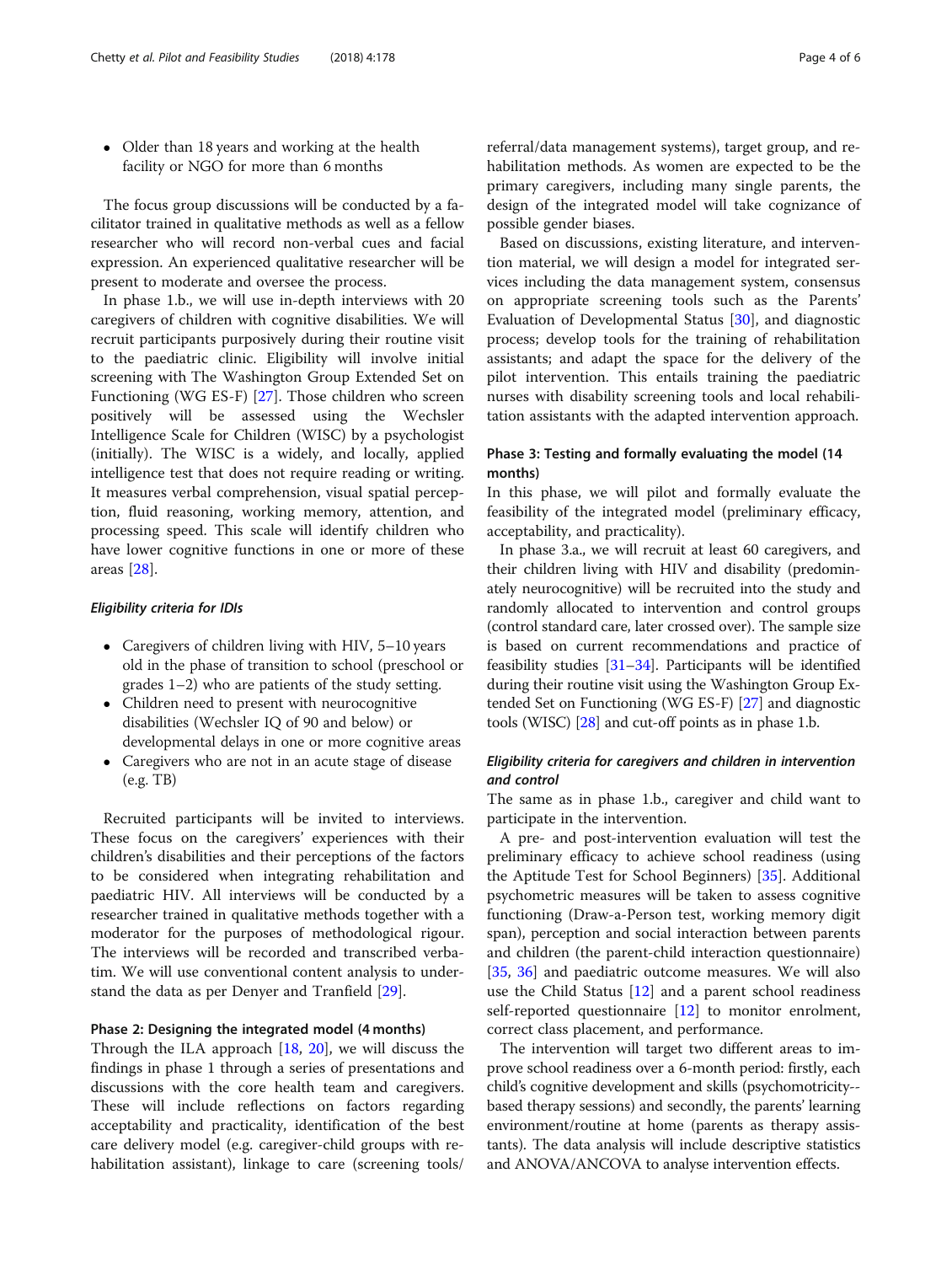<span id="page-4-0"></span>In phase 3.b., we will conduct FGDs with the caregivers from phase 3.a. and healthcare workers to evaluate the acceptability and practicality of the integrated model. The FGDs will prompt experiences with the screening process, data management system, intervention, and preparation for school as well as perceptions around feasibility. The discussions will help build consensus about the elements needed for an integrated model. Discussions will be recorded, transcribed, and analysed using guided content analysis [\[29\]](#page-5-0) focusing on perceived efficacy, acceptability, and practicality.

Another feedback meeting at the study site will disseminate results and allow for discussion of the adapted version of the integrated model. Furthermore, we are participating regularly in government meetings where the results from this study will also be presented.

# Discussion

The current transformation of South Africa's health system towards universal health coverage is a critical phase towards better health and well-being for all. Within this process, the country has taken a crucial step with the design of its Framework and Strategy for Disability and Rehabilitation Services in South Africa (2015–2020), which embeds "rehabilitation as an important component in the continuum of care and essential to a good quality of life and increased life expectancy" (p. 5 [[37](#page-5-0)]). The contemporary transformation of health services is seen as an opportune moment to reconfigure rehabilitation as an integral part of all health services, in particular those that are health priorities such as HIV and AIDS.

However, the current system has many challenges in particular; we lack feasible models that facilitate integration of rehabilitation and chronic care such as HIV care. Within the last years, a number of good practice case studies have been identified for adult care that show great potential to facilitate integration rehabilitation into current care [[16\]](#page-5-0). However, for children living with chronic diseases such as HIV in Africa, we have no scientific evidence that provides information on acceptable and feasible approaches for integrated rehabilitation. Hence, the proposed study will provide important information on how integration can be facilitated in current HIV-paediatric care as well as what elements need to be considered when preparing for a full evaluation of such a model such as a randomised control trial (RCT). The study will provide information for a future RCT such as recruitment strategies, sample size, effect size, and choice of feasible screening tools.

#### Abbreviations

ART: Anti-retroviral therapy; BREC: Biomedical Research Ethics Committee; HIV: Human immunodeficiency virus; IDI: In-depth interviews; KZN: KwaZulu-Natal; NHI: National Health Insurance; PHC: Primary Health Care; SA: South Africa; WISC: Wechsler Intelligence Scale for Children

#### Acknowledgements

The authors wish to acknowledge the study site personnel as well as the prospective carers and children for being collaborators on this project.

#### Funding

University of Kwazulu-Natal's Developing Research Innovation, Localization and Leadership in South Africa (DRILL) program. This program is funded by the Fogarty International Center of the National Institutes of Health under Award Number D43TW010131. The content is solely the responsibility of the authors and does not necessarily represent the official views of the National Institutes of Health. The study was also supported by the South African Medical Research Council under a self-intiated research grant. The views and opinions expressed are are those of the author(s) and do not neccessarily represent the official views of the SAMRC.

#### Availability of data and materials

Not applicable

#### Authors' contributions

JHH is the supervisor of the project. VC is the lead investigator. SC and SM are co-investigators of the project. All authors read and approved the final manuscript.

#### Ethics approval and consent to participate

The study has received ethical clearance from the Biomedical Research Ethics Committee, University of KwaZulu-Natal (ethical clearance number BFC 386/17). The committee is registered with the South African National Health Research Ethics Council (REC-290408-009). Informed consent will be obtained from all participants prior to any form or part of data collection.

#### Consent for publication

Not applicable

#### Competing interests

The authors declare that they have no competing interests.

#### Publisher's Note

Springer Nature remains neutral with regard to jurisdictional claims in published maps and institutional affiliations.

#### Author details

<sup>1</sup> Discipline of Physiotherapy, School of Health Sciences, University of KwaZulu-Natal, Private Bag X54001, Durban 4000, South Africa. <sup>2</sup>School of Health Sciences, University of KwaZulu-Natal, Private Bag X54001, Durban 4000, South Africa. <sup>3</sup>South African Medical Research Council, Westville Durban, South Africa.

#### Received: 22 February 2018 Accepted: 14 November 2018 Published online: 28 November 2018

#### References

- 1. UNAIDS. Access to antiretroviral therapy in Africa. Status report on progress towards the 2015 targets. Geneva: UNAIDS; 2013.
- 2. UNAIDS. Fast track. Ending the epidemic by 2030. Geneva: UNAIDS; 2015.
- 3. Skeen S, Sherr L, Tomlinson MM, Croome A. Futures at risk disability in children affected by HIV in South Africa and Malawi, vol. XX. Melbourne: International AIDS Conference; 2014.
- 4. Potterton J, Stewart A, Cooper P, Becker P. The effect of a basic home stimulation programme on the development of young children infected with HIV. Dev Med Child Neurol. 2010;52(6):547–51.
- 5. Devendra A, Makawa A, Kazembe PN, Calles NR, Kuper H. HIV and childhood disability: a case-controlled study at a paediatric antiretroviral therapy Centre in Lilongwe, Malawi. PLoS One. 2013;8(12):e84024.
- 6. Cluver L, Orkin M, Boyes ME, Sherr L, Makasi D, Nikelo J. Pathways from parental AIDS to child psychological, educational and sexual risk: developing an empirically-based interactive theoretical model. Soc Sci Med. 2013;87:185–93.
- 7. Southern African HIV Clinician Society. Management of mental health disorders and central nervous system sequelae in HIV-positive children and adolescents. SAJHIVMED. 2014;15(3):81–96.